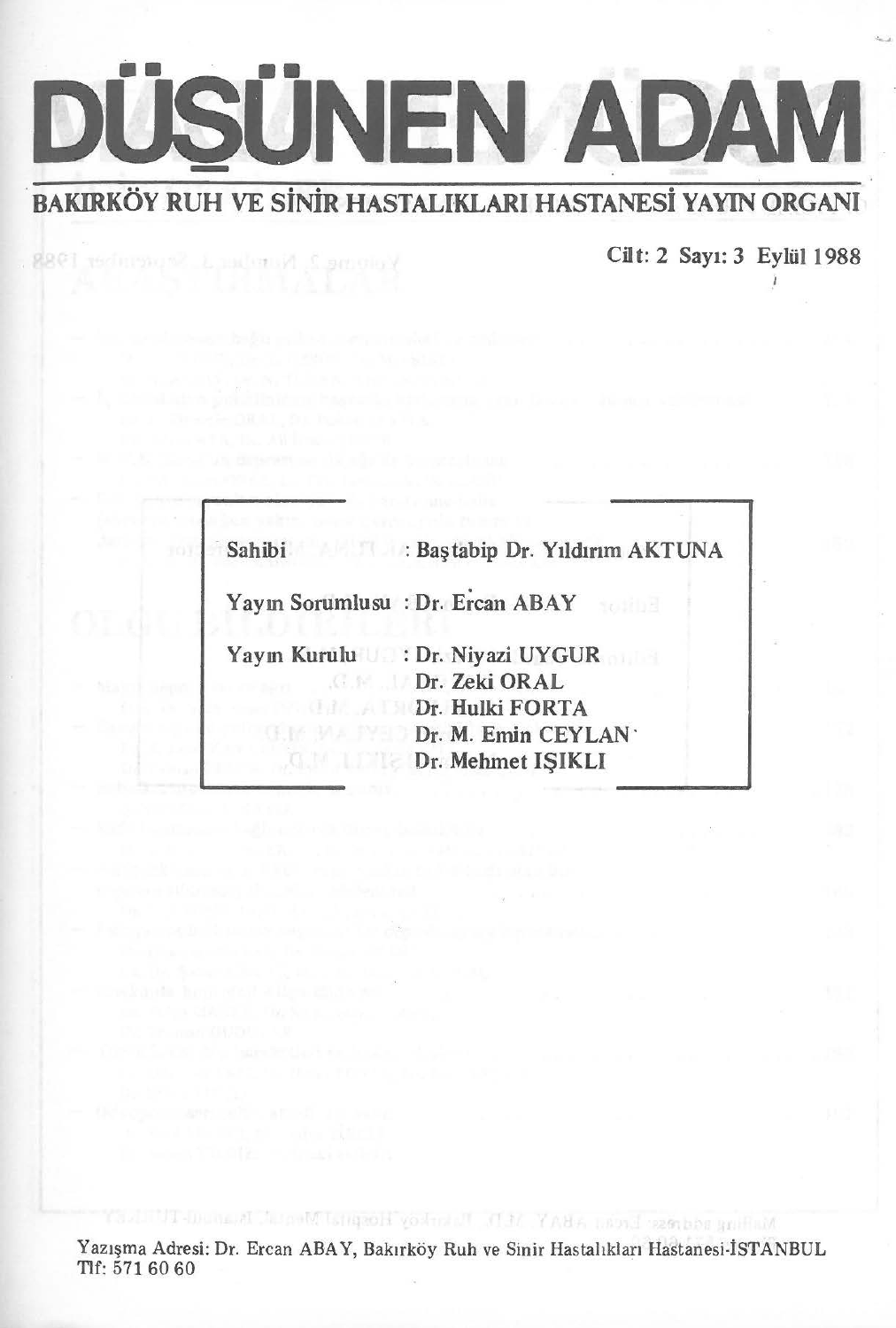

© Astikythsond n€ha

Volume 2, Number 3 September 1988

| Chairman : Yıldırım AKTUNA, M.D., Director                                                                                 |
|----------------------------------------------------------------------------------------------------------------------------|
| Editor : Ercan ABAY, M.D.                                                                                                  |
| Editorial Board: Niyazi UYGUR, M.D.<br>Zeki ORAL, M.D.<br>Hulki FORTA, M.D.<br>M. Emin CEYLAN, M.D.<br>Mehmet ISIKLI, M.D. |

Mailing address: Ercan ABAY, M.D., Bakırköy Hospital Mental, Istanbul-TURKEY Phone: 571 60 60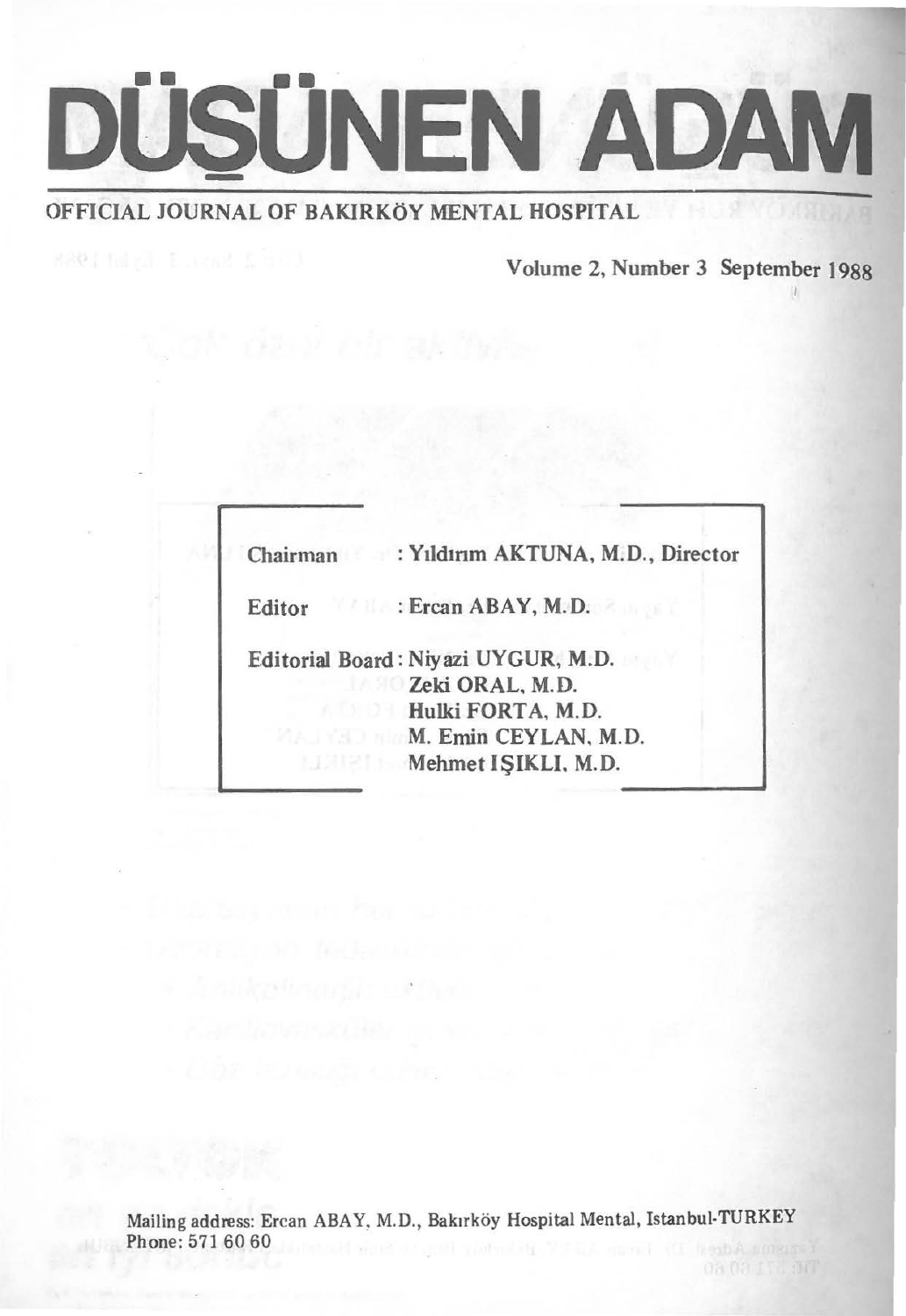# **iCiNDEKİLER**

# **ARASTIRMALAR**

| into favors arriver les spirituristan<br>Dr. N. UYGUR, Dr. T. ÖZSOY, Dr. M. IŞIKLI,                                                                                    |
|------------------------------------------------------------------------------------------------------------------------------------------------------------------------|
| Dr. N. ALPAY, Dr. N. TURAN, S.H.U.N. TOKSOY<br>- İç hastalıkları polikliniğine başvuran hastalarda uyku bozukluğunun irdelenmesi 154                                   |
| Dr. E. Timuçin ORAL, Dr. Hakan SAYITA,                                                                                                                                 |
| auld eliminatorien deli cadria elektric<br>Dr. Erhan ATA, Dr. Ali İhsan SENER                                                                                          |
|                                                                                                                                                                        |
| Dr. Psk. Sezer ORAL, Dr. Psk. Levon ANTİKACIOĞLU                                                                                                                       |
| - Psikiyatrik sorunları olan çocuğa karşı anne-baba a soci besteklerinde bakı sorunları tarihi bir bir bir bir<br>(ebeveyn, çocuğun yakın sosyal çevresi) nin tutum ve |
| davranışlarının saptanmasına yönelik psikososyal bir araştırma160                                                                                                      |
| Prof. Dr. Ridvan CEBİROĞLU, Doç. Dr. Kemal ÇAKMAKLI                                                                                                                    |
| ted often a herest subiness. This is taken                                                                                                                             |
|                                                                                                                                                                        |
| <b>OLGU BİLDİRİLERİ</b>                                                                                                                                                |
|                                                                                                                                                                        |
|                                                                                                                                                                        |
| Doç, Dr, Salih Yaşar ÖZDEN, Uz, Dr, Ruhi YAVUZ                                                                                                                         |
|                                                                                                                                                                        |
| Dr. Z. Emel KAYATEKİN, Dr. Hakan SAYITA,                                                                                                                               |
|                                                                                                                                                                        |
|                                                                                                                                                                        |
| S. YÜKSEL, A. KAYIR                                                                                                                                                    |
| Doç, Dr. Can TUNCER, Dr. K. Oğuz KARAMUSTAFALIOĞLU                                                                                                                     |
| Antiparkinson ve antikolinerjik madde bağımlılığı olan bir                                                                                                             |
|                                                                                                                                                                        |
| Dr. N. UYGUR, Dr. N. ALPAY, Dr. P. SÜTLAC<br><b>Which is a structure of the con-</b>                                                                                   |
| - Psikiyatrik belirtilerle başvuran bir olgu dolayısıyla poransefali 188                                                                                               |
| Dr. Hüseyin SOYSAL, Dr. Aysun YILDIZ,                                                                                                                                  |
| Uz. Dr. Şahap ERKOÇ, Doç. Dr. Oğuz ARKONAÇ                                                                                                                             |
| Dr. Fulya MANER, Dr. Muharrem YAMAN,                                                                                                                                   |
| Dr. Teoman DUDULAR                                                                                                                                                     |
|                                                                                                                                                                        |
| Dr. Dilek ATAKLI, Dr. Hulki FORTA, Dr. Baki ARPACI                                                                                                                     |
| Dr. Hülya TİRELİ                                                                                                                                                       |

| DI, HUIVA LINDLI                   |  |  |  |  |  |  |  |  |  |  |  |  |  |  |
|------------------------------------|--|--|--|--|--|--|--|--|--|--|--|--|--|--|
| Dr. Baki ARPACI, Dr. Hülya TİRELİ, |  |  |  |  |  |  |  |  |  |  |  |  |  |  |
| Dr. Aysun YILDIZ, Dr. Hulki FORTA  |  |  |  |  |  |  |  |  |  |  |  |  |  |  |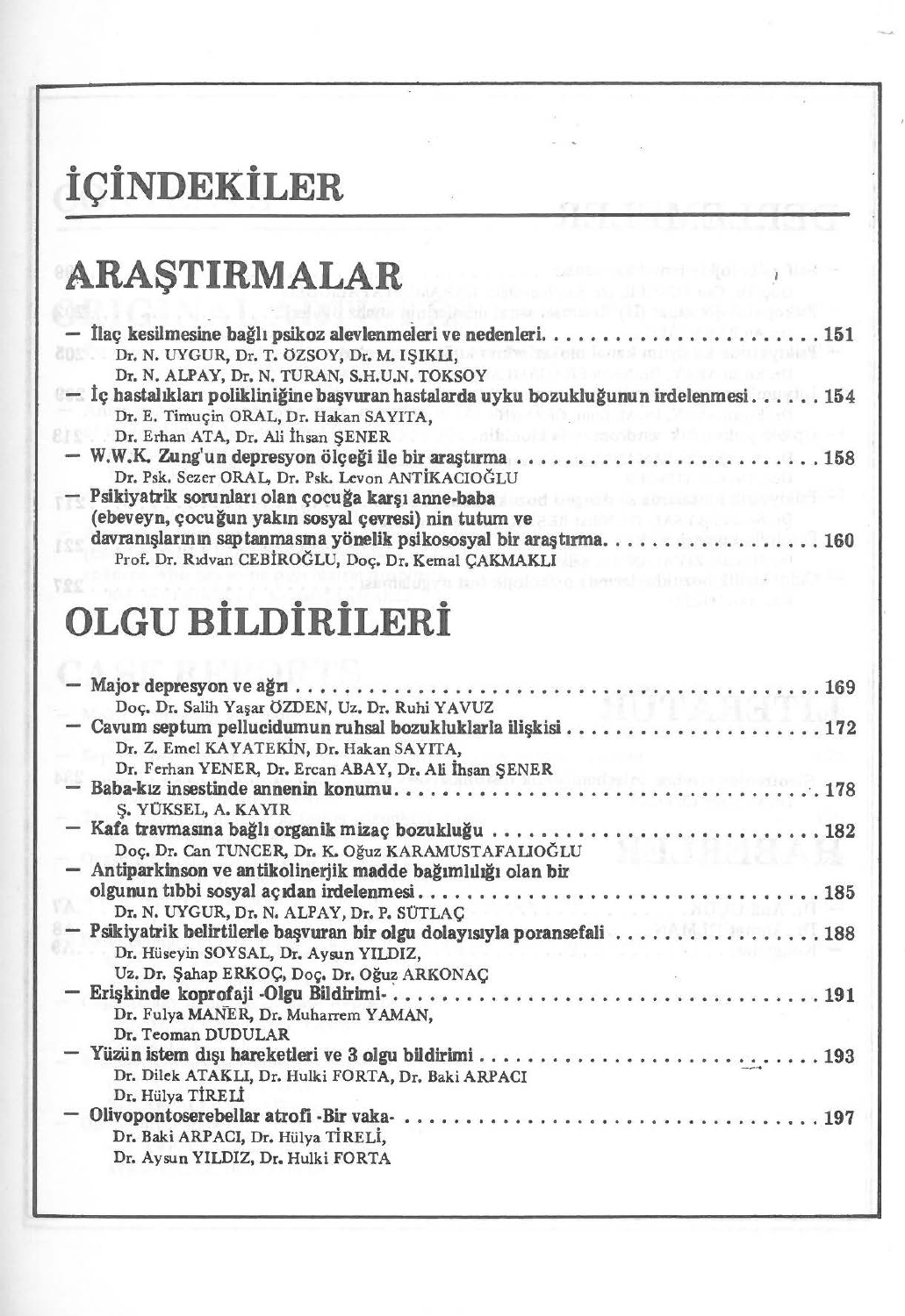### **DERLEMELER**

| Doç, Dr, Can TUNCER, Dr, Kayıhan Oğuz KARAMUSTAFALIOĞLU                                                                                                                                                                        |
|--------------------------------------------------------------------------------------------------------------------------------------------------------------------------------------------------------------------------------|
| - Psikopatolojik sanat (II) Resimsel sanat ürünlerinin analiz öğeleri  202                                                                                                                                                     |
| Dr. Ali BABAOĞLU<br>The local subset had the dealers decreed by observed and self-                                                                                                                                             |
|                                                                                                                                                                                                                                |
| Dr. Ercan ABAY, Dr. Nezih ERADAMLAR, Dr. Armağan SAMANCI                                                                                                                                                                       |
|                                                                                                                                                                                                                                |
| Dr. Ercan ABAY, Dr. M. Emin CEYLAN All Andrea Martin Company of the Company of the Company of the Company of the Company of the Company of the Company of the Company of the Company of the Company of the Company of the Comp |
| - Opioid yoksunluk sendromunda klonidin213                                                                                                                                                                                     |
| Dr. Armağan Y. SAMANCI, Dr. Mansur BEYAZYÜREK, Carolin adaptadır. M. W. W.                                                                                                                                                     |
| The Bat Seed ORG In the Land and The Collection<br>Doc. Dr. Can TUNCER                                                                                                                                                         |
| - Psikiyatrik hastalarda su dengesi bozuklukları217                                                                                                                                                                            |
| Dr. Sevda BAYSAL, Dr. Nihat BEŞİKÇİ, Dr. Ercan ABAY                                                                                                                                                                            |
|                                                                                                                                                                                                                                |
| Dr. Mustafa ZİYALAN, Dr. Selami AKSOY                                                                                                                                                                                          |
|                                                                                                                                                                                                                                |
| Psk. Aysel ÖZLÜ                                                                                                                                                                                                                |
|                                                                                                                                                                                                                                |

# **LiTERATUR**

| - Sizofrenide serebral interhemisferik disfonksiyon234<br>Dr. M. Emin CEYLAN |  |  |  |  |  |  |  |  |  |  |
|------------------------------------------------------------------------------|--|--|--|--|--|--|--|--|--|--|
|                                                                              |  |  |  |  |  |  |  |  |  |  |

Major do montebal of all

Catalogue maintenance est anno 1000 de la 2004 de la Universitat D

s bottomno passion al magno signo antesservant place

#### **HABERLER**

| University of Story decisions and MD in the<br><b>THE STATE OR ANTI-TELL AND STATES AND STATES OF A STATE OF A STATE OF A STATE OF A STATE OF A STATE OF A STATE</b><br>Br. File M.M. & British More T-ONE &<br>Dr. Teuman adul 10 bit |
|----------------------------------------------------------------------------------------------------------------------------------------------------------------------------------------------------------------------------------------|
| The UP A visit off of The color and an English a soldied<br><b>CONTRACTOR</b>                                                                                                                                                          |
| Dr. Ball, ARPAC, De JE NY THUT I<br>De Avann VIS DIN and Julia Bibliotta                                                                                                                                                               |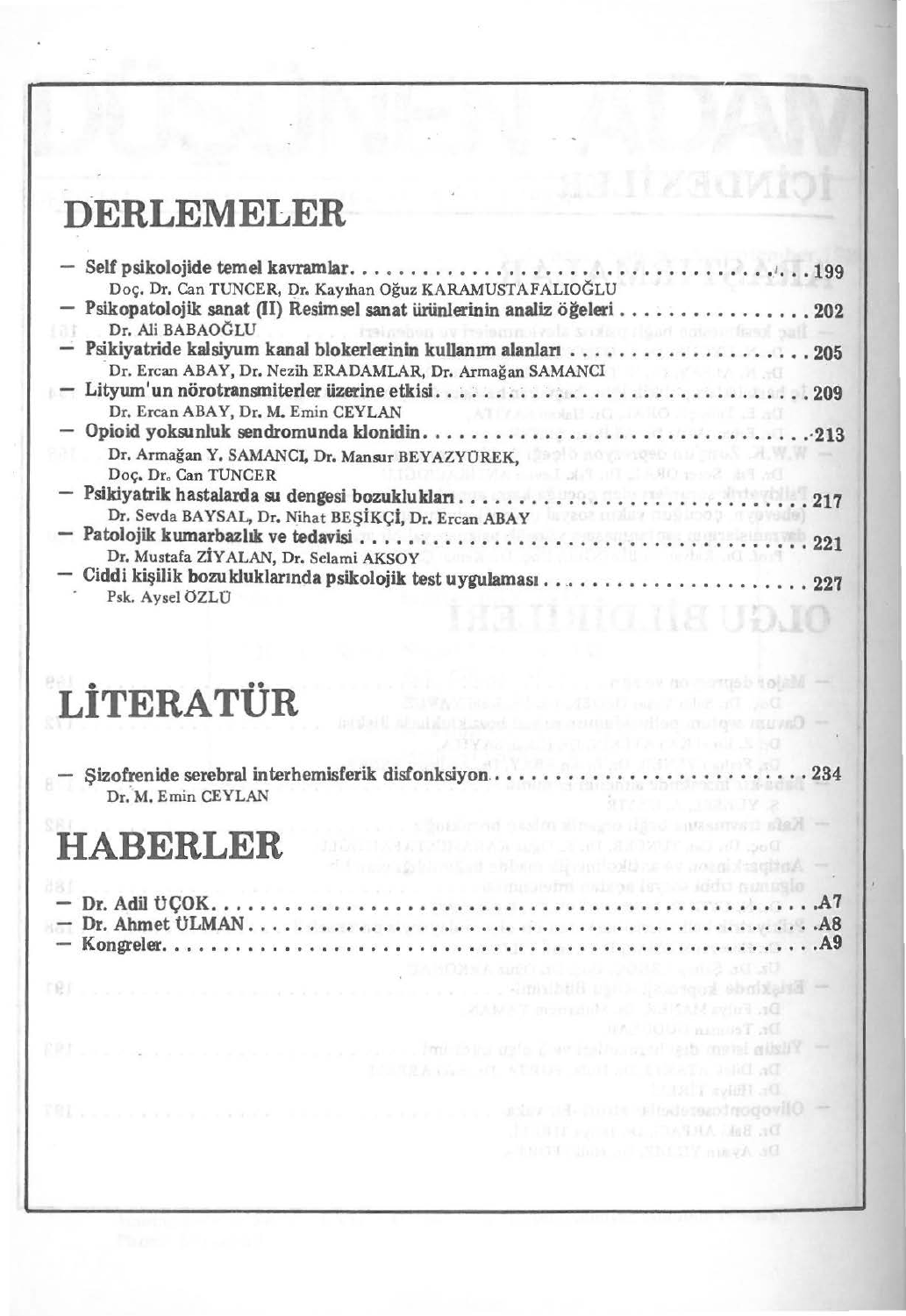### **CONTENTS**

eer.

|  |  |  | <b>ORIGINAL ARTICLES</b> |  |  |  |  |
|--|--|--|--------------------------|--|--|--|--|
|--|--|--|--------------------------|--|--|--|--|

| N. UYGUR, T. ÖZSOY, M. IŞIKLI,                                                                 |
|------------------------------------------------------------------------------------------------|
| 计计算机化验程序 计网络无线圈的复数 计同步类<br>N. ALPAY, N. TURAN, N. TOKSOY                                       |
| ris compating to all sales an<br>- Analysing the patients who were admitted to the polyclinic  |
| of internal medicine suffering from dyssomnia 154                                              |
| E. Timuçin ORAL, Hakan SAYITA,                                                                 |
| and a straightful and a straight<br><b>DOMESTIC: NEW</b><br>Erhan ATA, Ali İhsan SENER         |
|                                                                                                |
| Sezer ORAL, L'evon ANTIKACIOĞLU                                                                |
| TROUGH TENU ARGENT<br>- A psycho-social survey about the attitude of the parents               |
| The Utilities of the Smiralin I<br>(mother, father and other the members of the family) to the |
|                                                                                                |
| Ridvan CEBİROĞLU, Kemal CAKMAKLI                                                               |

### **CASE REPORTS**

| Salih Yaşar ÖZDEN, Ruhi YAVUZ                                                                                                                             |
|-----------------------------------------------------------------------------------------------------------------------------------------------------------|
| - Septum pellucidum cavities and their relation to psychiatric disorders172<br>Emel KAYATEKIN, Hakan SAYITA, Ferhan YENER,<br>Ercan ABAY, Ali İhsan ŞENER |
| S. YÜKSEL, A. KAYIR                                                                                                                                       |
| Can TUNCER, K. Oğuz KARAMUSTAFALIOĞLU                                                                                                                     |
| N. UYGUR, N. ALPAY, P. SÜTLAC                                                                                                                             |
| - Porencephaly in relation with a case displaying psychiatric symptoms 188<br>Hüseyin SOYSAL, Aysun YILDIZ,                                               |
| Şahap ERKOÇ, Oğuz ARKONAÇ<br>- Coprophagy in adults $-A$ Case Report $\ldots, \ldots, \ldots, \ldots, \ldots, \ldots, \ldots, \ldots, 191$                |
| Fulya MANER, Muharrem YAMAN,<br>Teoman DUDULAR                                                                                                            |
| Dilek ATAKLI, Hulki FORTA.                                                                                                                                |
| Baki ARPACI, Hülya TİRELİ                                                                                                                                 |
| Baki ARPACI, Hülya TİRELİ,<br>Aysun YILDIZ, Hulki FORTA                                                                                                   |